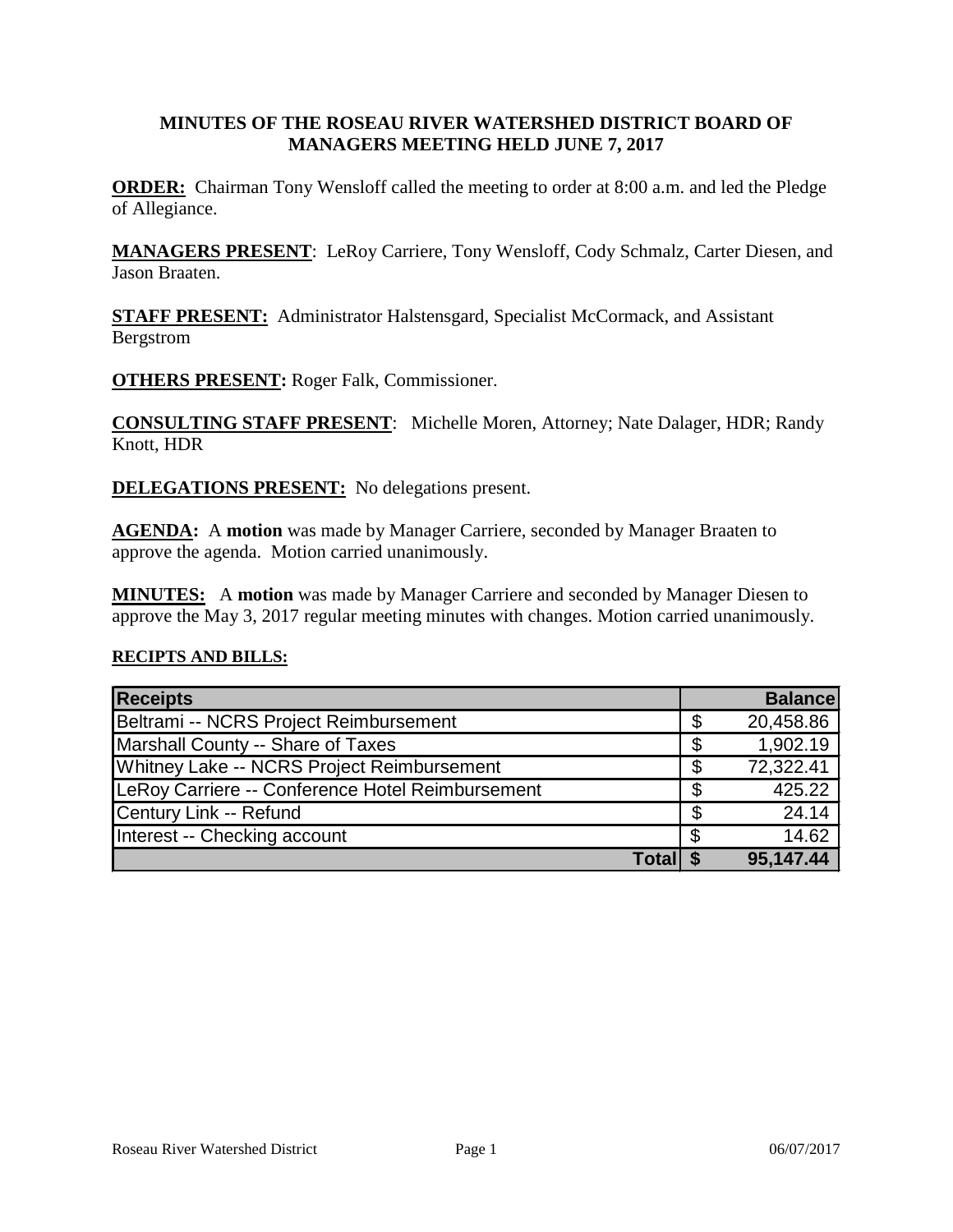| <b>Bills</b>                                                   |                           | <b>Amount</b> |
|----------------------------------------------------------------|---------------------------|---------------|
| Tracy Halstensgard -- Salary & insurance                       | \$                        | 4,360.58      |
| Tracy Halstensgard -- mileage and reimbursement                | \$                        | 226.31        |
| Torin McCormack -- Salary & insurance                          | \$                        | 4,640.58      |
| Torin McCormack -- mileage and reimbursement                   | \$                        | 1,225.00      |
| Tracy Bergstrom -- wages                                       | \$                        | 2,111.13      |
| Tracy Bergstrom --mileage                                      | \$                        | 105.23        |
| Carter Diesen -- per diem & expenses                           | \$                        | 86.39         |
| Jason Braaten -- per diem & expenses                           | \$                        | 312.36        |
| Cody Schmalz -- per diem & expenses                            | $\overline{\mathbf{e}}$   | 120.10        |
| LeRoy Carriere -- per diem & expenses                          | \$                        | 202.79        |
| Tony Wensloff -- per diem & expenses                           | \$                        | 147.62        |
| PERA -- employer / employee contribution                       | \$                        | 1,841.16      |
| Internal Revenue Service -- withholding                        | \$                        | 4,135.98      |
| MN State withholding -- Payroll tax withheld                   | \$                        | 675.00        |
| County Recording Fees -- Amended Rules \$46 each               | \$                        | 230.00        |
| HDR Engineering -- Roseau Lake 11/28/16 to 12/9/16             | \$                        | 4,860.00      |
| HDR Engineering -- RRWMA 4/2/17 to 4/29/17                     | \$                        | 4,924.02      |
| HDR Engineering -- Whitney Lake 4/2/17 to 4/29/17              | \$                        | 10,450.10     |
| HDR Engineering -- General Services 3/5/17 to 4/29/17          | $\boldsymbol{\theta}$     | 4,608.11      |
| Houston Engineering -- BISF Watershed Plan 5/25/17             | \$                        | 10,127.25     |
| Houston Engineering -- PTMApp 5/23/17                          | \$                        | 753.00        |
| Halverson Sand and Gravel, Inc. -- Brateng Quarter             | \$                        | 509.00        |
| R & Q Contracting -- Kujava                                    | \$                        | 8,220.00      |
| RJ Zavoral and Sons -- Pay Estimate 10                         | \$                        | 131,989.00    |
| Solinst Canada -- Leveloggers/Barologger (approved in April)   | \$                        | 1,517.00      |
| Cardmember Services --Office equipment and OOT Meeting expense | $\boldsymbol{\mathsf{S}}$ | 611.63        |
| <b>Auto Owners Insurance</b>                                   | \$                        | 386.78        |
| Cincinnati Insurance                                           | \$                        | 25.00         |
| Sjobergs TV -- internet access / phone service                 | \$                        | 150.81        |
| Marco -- copier maintenance                                    | \$                        | 59.37         |
| Minnesota Energy -- natural gas bill                           | $\overline{\mathbf{e}}$   | 67.04         |
| City of Roseau -- utilities                                    | \$                        | 253.71        |
| Patric Moren Law Office-- Attorney fees                        | $\boldsymbol{\mathsf{S}}$ | 712.50        |
| Roso Cleaners - Rugs                                           | $\boldsymbol{\mathsf{S}}$ | 18.81         |
| Roseau Times Region -- Meeting Notices                         | \$                        | 84.75         |
| SuperOne Foods -- food for meetings                            | \$                        | 258.13        |
| Lake Country -- oil change                                     | $\boldsymbol{\mathsf{S}}$ | 55.39         |
| Roseau Ace Hardware                                            | \$                        | 49.02         |
| Northern Resources Cooperative -- gas                          | \$                        | 238.46        |
| <b>Quality Printing -- Printed envelopes</b>                   | \$                        | 80.16         |
| Scott's True Value - office supplies                           | $\mathfrak{L}$            | 5.49          |
| Total                                                          | \$                        | 201,434.76    |

After discussion, a **motion** was made by Manager Braaten and seconded by Manager Carriere to pay the normal monthly bills as discussed. The motion passed unanimously.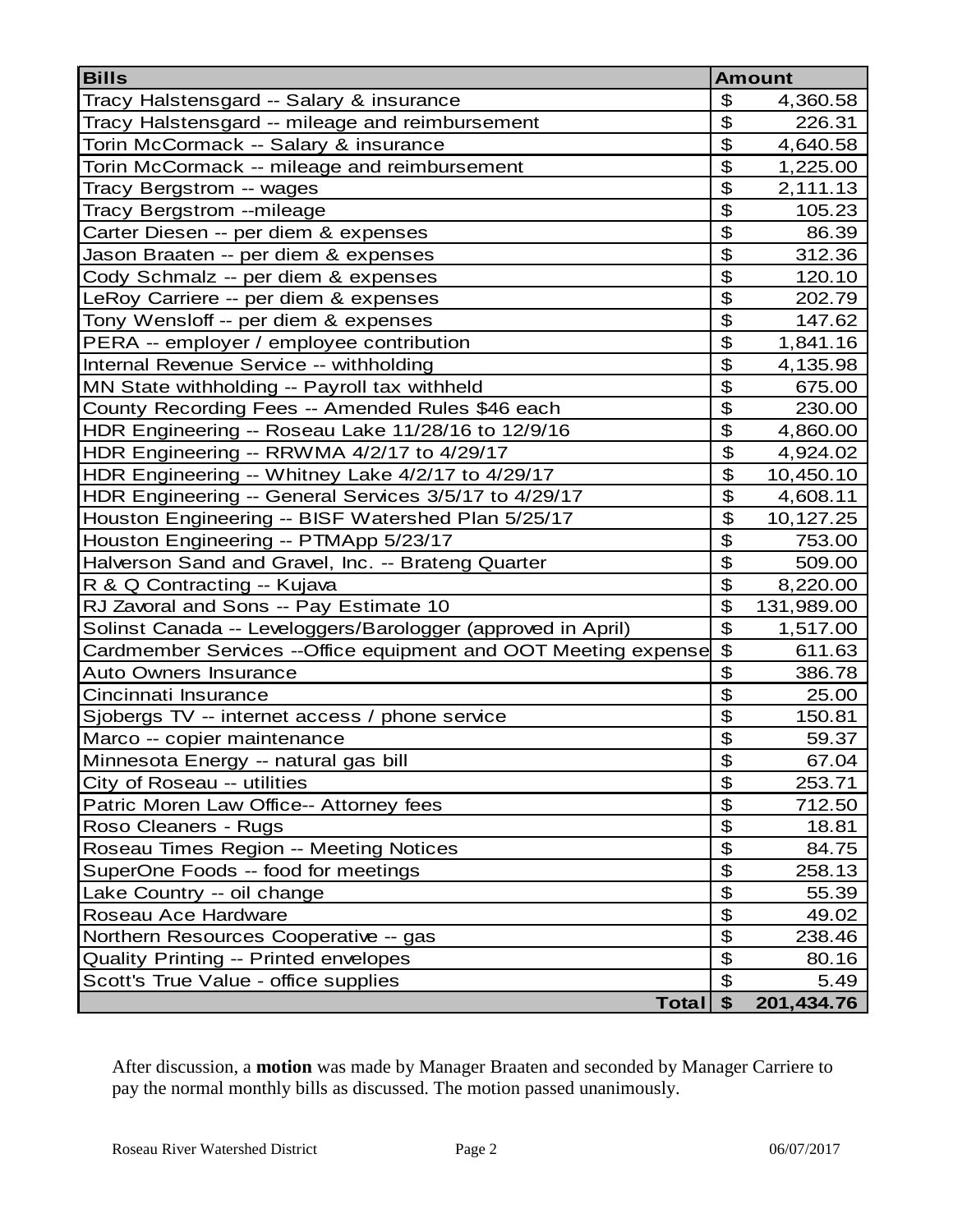#### **NEW BUSINESS:**

Administrator Halstensgard presented the board with a memo from BWSR stating the current position of Riparian Aid funding that was signed into law on May 30, 2017. County and Watershed Districts who elect jurisdiction to enforce the Riparian Protection (Buffer) Law will receive funding to assist with compliance and enforcement of the law. Manager Braaten made a **motion** to adopt the resolution to accept jurisdiction of Watershed ditches. Manager Carriere seconded the motion which passed unanimously.

Ingress/Egress Easement for MN Power: A **motion** was made by Manager Diesen and seconded by Manager Carriere to sign the easement. The motion passed unanimously. The Board then held discussion regarding adding the money from the easements to a maintenance fund for Norland. A **motion** was made by Manager Schmalz and seconded by Manager Diesen to mark easement funds for maintenance at Norland. The motion passed unanimously.

# **PROJECTS:**

#### Roseau River Wildlife Management Area (RRWMA):

Engineer Knott commented on the status of the road and the clean up that RJ Zavoral  $\&$ Sons, Inc. has remaining. He is anticipating that the remaining seeding will be complete by the end of July. Engineer Dalager presented pictures of the pool structures and pictures of the equipment. Lateral effect from groundwater of the adjacent wetland has been seeping so the board discussed using sheet piling versus taking a wait and see approach with the integrity of the bank and the ability to extend timeframe of the grant. A **motion** was made by Manager Carriere and seconded by Manager Diesen to approve pay estimate #10 for \$131,989 to Zavoral. The motion passed unanimously.

There was brief discussion regarding the remote monitoring equipment for the Pool 3 outlet structure. The board is looking into a possible cost share to get monitoring up and running. The board also discussed maintenance costs and will look into it further.

#### Roseau Lake:

There was discussion regarding the public information meeting held on June 6, 2017. Manager Braaten commented that there were approximately twenty in attendance. The Managers discussed the project and its benefits.

The board was presented with the Terracon bid for geotechnical engineering. A **motion** to authorize Administrator Halstensgard sign the contract contingent upon an insurance increase to \$1.5M was made by Manager Diesen and seconded by Manager Carriere. The motion carried unanimously.

Specialist McCormack outlined HDR's proposal for wetland delineation for the project. There was some discussion regarding the roles between the DNR and the RRWD and making sure the interested parties are on the same page. Manager Braaten made a **motion** to sign the wetland delineation scope of work bid with Manager Carriere seconding. The motion passed unanimously.

Engineer Dalager commented on the archeological survey scope of work is not quite ready to be signed. The DNR and HDR are working to wrap up the archeological scope of work. In interest of timeliness, the board discussed approving the scope of work for the cultural survey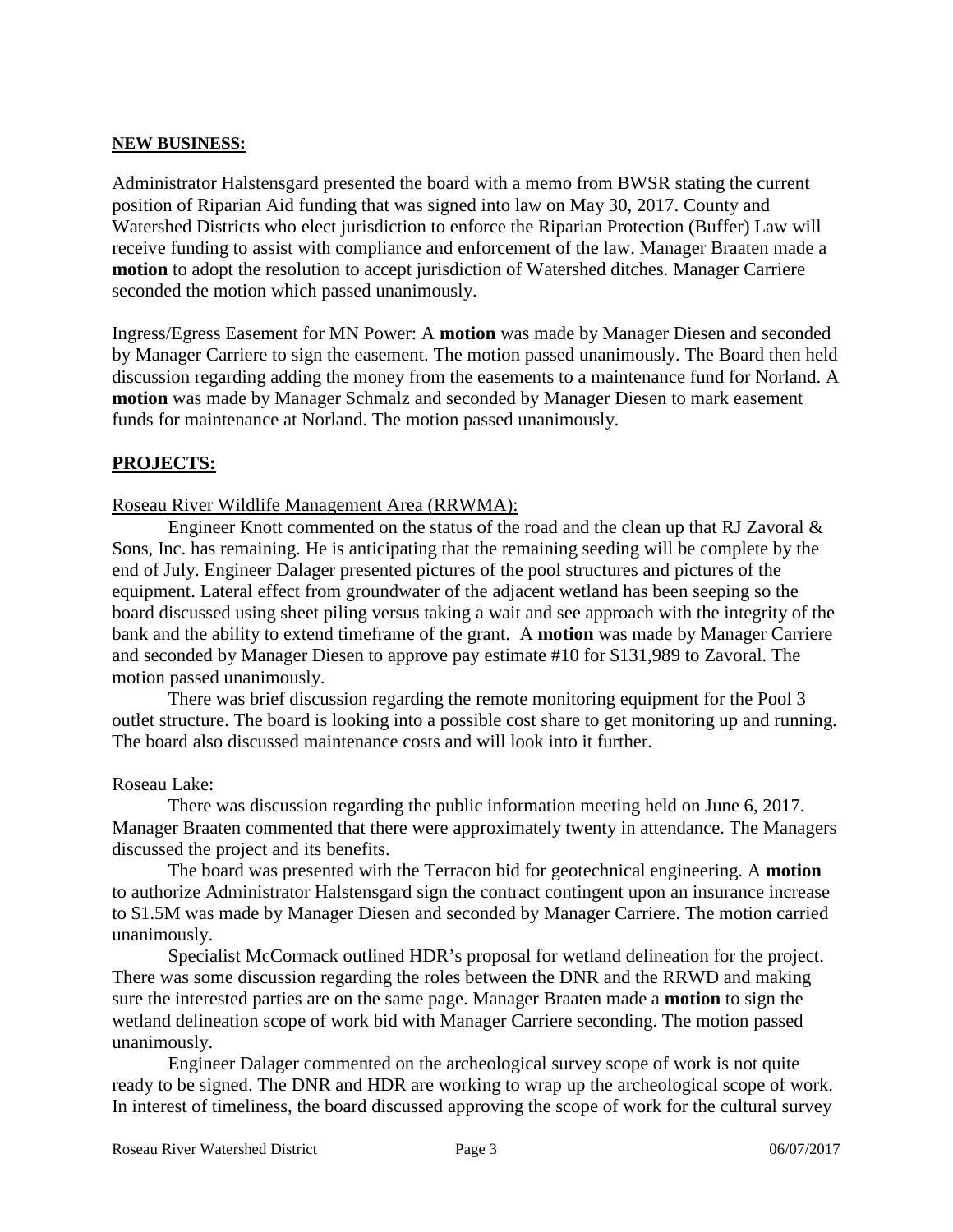approved as written with the possibility of amending at a future meeting if it becomes necessary. Manager Carriere made a **motion** to approve the archeological scope of work as written. The motion was seconded by Manager Schmalz. The motion passed unanimously.

## Whitney Lake Sub Watershed:

Manager Braaten covered the Whitney Lake Landowner meeting that took place on June 6, 2017. Landowners are going to provide quantifiable data to demonstrate a need for the project.

### Beltrami:

Further hydrologic modeling downstream of Roseau indicated that there were negligible benefits. More information will be presented during a project team meeting in July.

# **PERMITS:**

Specialist McCormack discussed permit application #17-07 (Mark Olafson). Mr. Olafson proposed to install a trap on a culvert preventing water flow from CD11. The county was contacted to discuss jurisdiction on the drainage system. A **motion** was made by Manager Carriere and seconded by Manager Braaten to approve the permit. The motion passed unanimously.

Specialist McCormack discussed permit application #17-08 (MNDNR). The MNDNR is proposing to replace multiple culverts in the BISF. A **motion** was made by Manager Diesen and seconded by Manager Braaten to approve the remainder of the permit including sites 11 and 12. The motion passed unanimously.

Specialist McCormack presented permit application #17-10 (Fourtown/Grygla Sportsman's Club). The Sportsman's club is proposing to connect trails in the BISF and is requesting to install a water crossing. A **motion** was made by Manager Braaten and seconded by Manager Carriere to approve the permit request. The motion passed unanimously.

Specialist McCormack discussed permit application #17-11 (Brian Tveit). Mr. Tveit reapplied for a permit due to expiration of previous permit to replace a damaged culvert. A **motion** to approve the permit was made by Manager Schmalz and seconded by Manager Braaten. The motion carried unanimously.

Specialist McCormack discussed permit application #17-12 (Michael Grahn). Mr. Grahn proposed the installation of a new crossing to allow direct access to his grain bins. Manager Schmalz made a **motion** that was seconded by Manager Carriere to approve the permit. The motion passed unanimously.

Specialist McCormack discussed permit application #17-13 (Mark Wierschke). Mr. Wierschke proposed the replacement of a damaged CMP in a field crossing to allow equipment access. Mr. Wierschke requested the permit be expedited. A **motion** was made by Manager Diesen and seconded by Manager Schmalz to approve the permit. The motion carried unanimously.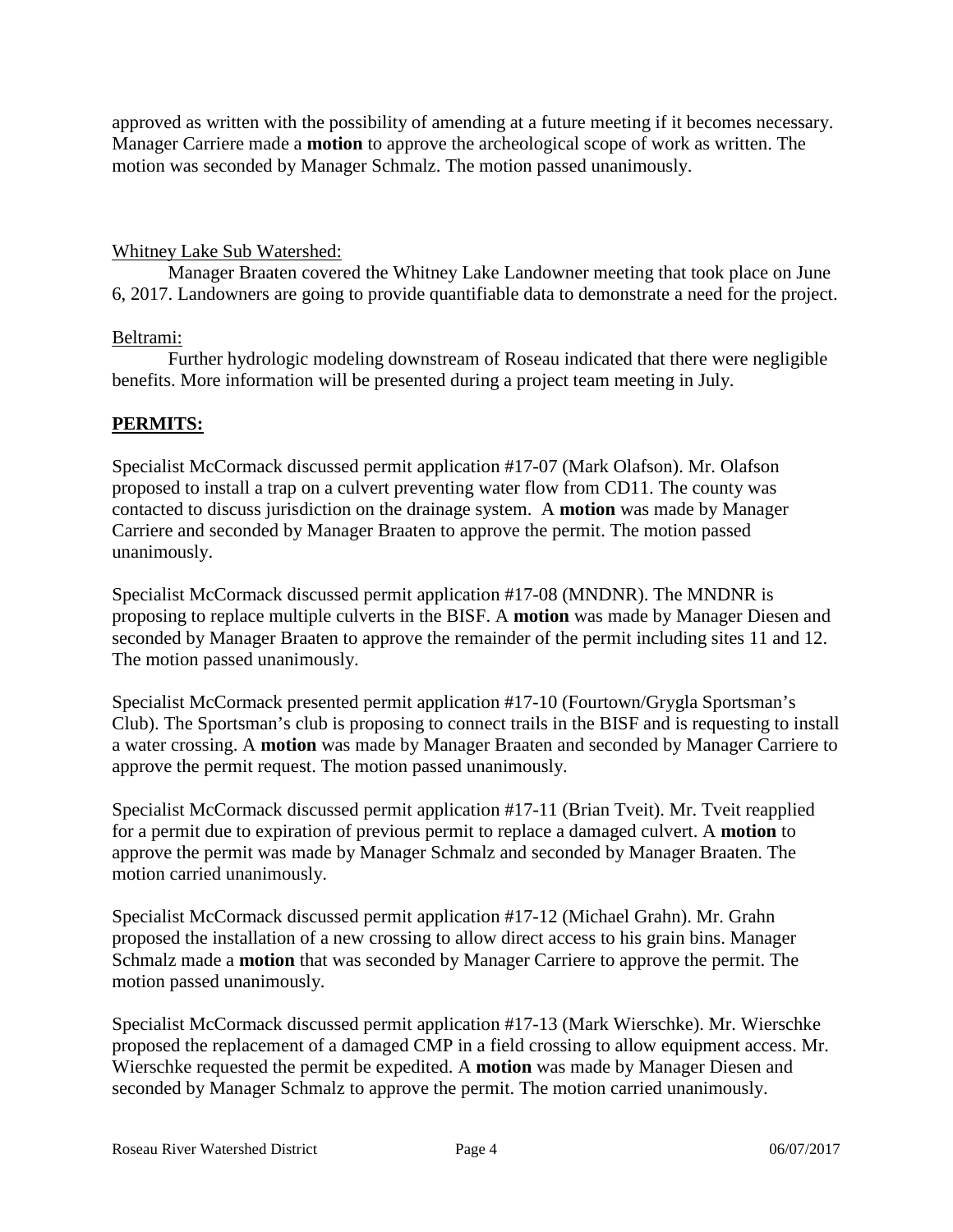Specialist McCormack discussed permit application #17-14 (Blair Comstock). Mr. Comstock proposed to lower a culvert by a foot to prevent backwatering. He also proposed to send water to the south. The board held discussion on this permit and ultimately approved the culvert, but not the diversion of the water. The board determined that moving water would require another permit. A **motion** was made by Manager Schmalz and seconded by Manager Carriere to approve the permit for the culvert only. The motion passed unanimously.

Specialist McCormack discussed permit application #17-15 (MNDNR). The Department of Forestry submitted a permit application to install 7 24" CMPs at various locations on the Elkwood road. A **motion** was made by Manager Braaten and seconded by Manager Diesen to approve the requested permit. The motion carried unanimously.

Specialist McCormack discussed permit application #17-16 (Rick Millner). Mr. Millner is proposing to remove and replace a 60" culvert 1000' north of its existing location. Mr. Millner will need to work with the RCHD because the ditch is administered by the county. A **motion** was made by Manager Diesen and seconded by Manager Braaten. The board approved the permit unanimously.

Specialist McCormack discussed permit application #17-17 (Roseau County Highway Department). The RCHD is proposing the replacement of dual 48"CMPs with a single 81" by 59" arch. A **motion** was made by Manager Carriere and seconded by Manager Braaten to approve the permit. The motion carried unanimously.

Specialist McCormack presented permit application #17-18 (Reed Farms, LLC). Reed Farms wishes to install a new crossing with an 18" culvert to access their property from County Road 2 into section 10 of Falun Township. Manager Diesen made the **motion** to approve the permit with Manager Braaten seconding. The motion carried unanimously.

Specialist McCormack presented permit application #17-19 (Blawat Farms). Mr. Blawat submitted a permit to lower an existing  $36$ " culvert under  $362<sup>nd</sup>$  Street by one foot and deepening the ROW ditch. Mr. Blawat will need to secure township approval as well. Manager Braaten made a **motion** to approve the permit with Manager Carriere seconding. The motion passed unanimously.

Specialist McCormack presented permit application #17-20 (Blawat Farms). Mr. Blawat reapplied for previously granted permit #14-43. The permit was for the installation of a culvert to provide drainage. Manager Carriere made a **motion** to approve the permit with Manager Schmalz seconding. The motion passed unanimously.

**DELEGATIONS:** There were no delegations.

# **RRWMB**:

• The Red Board asked member districts to answer questions regarding the strategic planning session. The following are the take-away points from that conversation.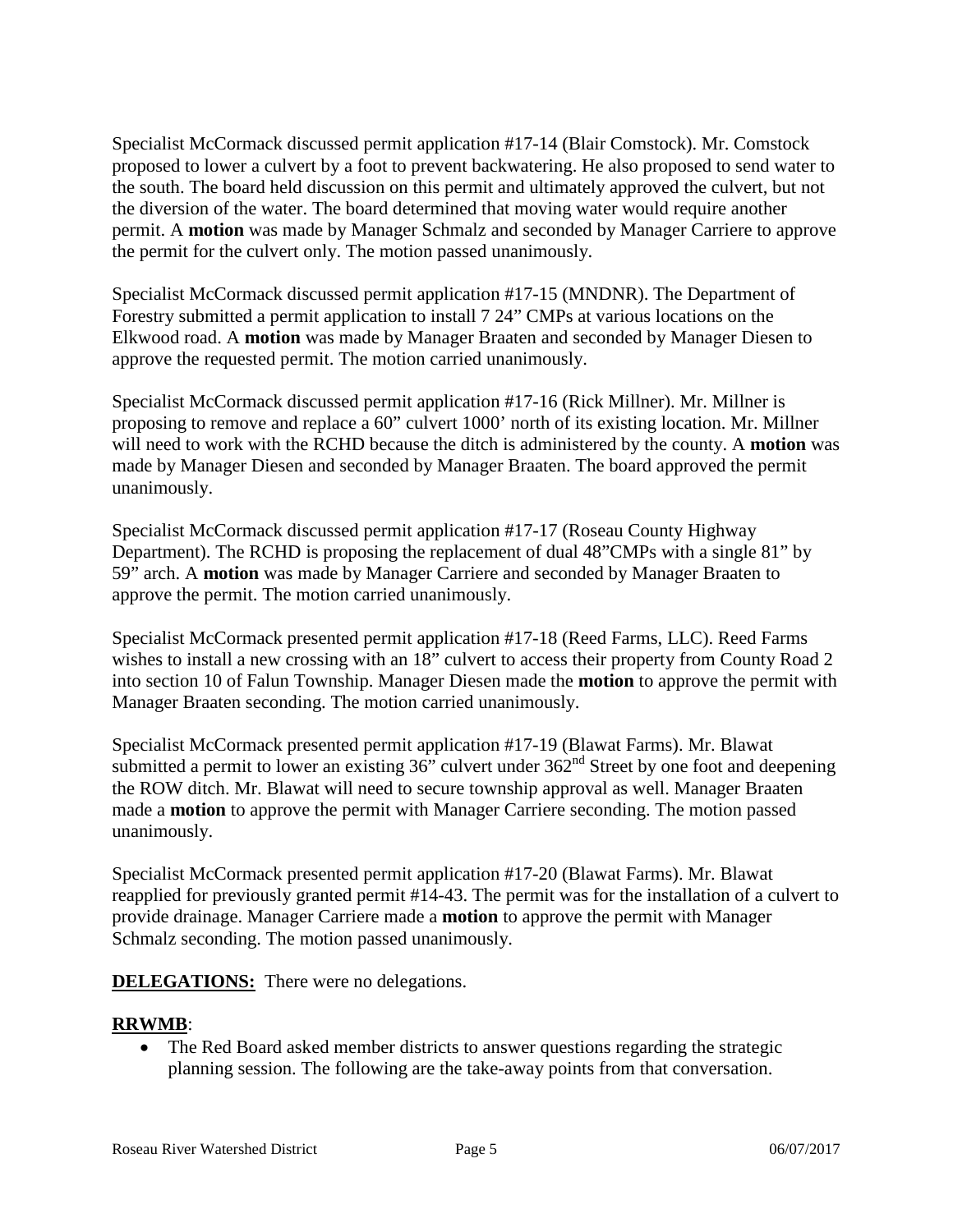- The need for office space should be determined after the strategic planning has progressed further.
- The Red Board currently has Administrators as alternates which is allowable according to bylaws. However, alternates should only be at the table occasionally, if the need arises. The RRWD board concluded that all members should be Managers.
- RRWD discussed if it was necessary for the Red Board to employ an Executive Director or if that job should be absorbed by the Administrator. The consensus was that whatever the position, there needs to be clearly defined goals, regular review of the work (by the RRWMB members) and accountability for achieving those goals.
- **RRWD** held discussion on the possibility of the Red Board widening their scope of projects instead of focusing solely on retention.

# **ADMINISTRATIVE REPORT:**

- Administrator Halstensgard is waiting on the RRWMB to authorize her attendance for the Drainage Work Group.
- The building inspection of the Stolp property was completed, and the title search will be forthcoming.
- The board was presented with mowing estimates for the Stolp property.

# **SPECIALIST REPORT:**

- West Intercept trap was freed. A landowner had concerns regarding the type of trap, which was brought to the board's attention.
- Duxby Levee has been inspected and elevation data collected. Specialist McCormack will contact the adjoining landowner regarding drainage solutions.
- Roseau County requested that permit #16-47 be amended to install a 48" culvert. A **motion** was made by Manager Braaten and seconded by Manager Diesen to amend the permit. The motion passed unanimously.
- Halverson Sand and Gravel provided a bid to the RRWD on an outlet option from private land to JD 61 at Norland. Manager Schmalz made a **motion** to approve the bid with Manager Carriere seconding. The motion passed unanimously with Manager Braaten abstaining.
- Halvorson Sand and Gravel provided a bid to the RRWD for scour repair on Mattson Island Road. Manager Braaten made the **motion** to approve the bid with Manager Carriere seconding. The motion passed unanimously.
- Halvorson Sand and Gravel provided a bid to the RRWD for a rock spillway to repair a scour at the west outlet of Norland. Manager Braaten made the **motion** to approve the bid with Manager Carriere seconding. The motion passed unanimously.
- Two contractors submitted a bid for the Mekash Bank Stabilization project, which is part of the CD 8 sub watershed sediment reduction project. Manager Carriere made a **motion** to approve the Beito Repair bid of \$38,683.05 with Manager Diesen seconding. The motion passed unanimously.
- Three contractors submitted an estimate for debris clean-out for Mickelson Bridge. Manager Braaten made a **motion** to approve R & Q Trucking for debris clean up at the Mickelson location for an hourly rate. The motion was seconded by Manager Schmalz, and passed unanimously.